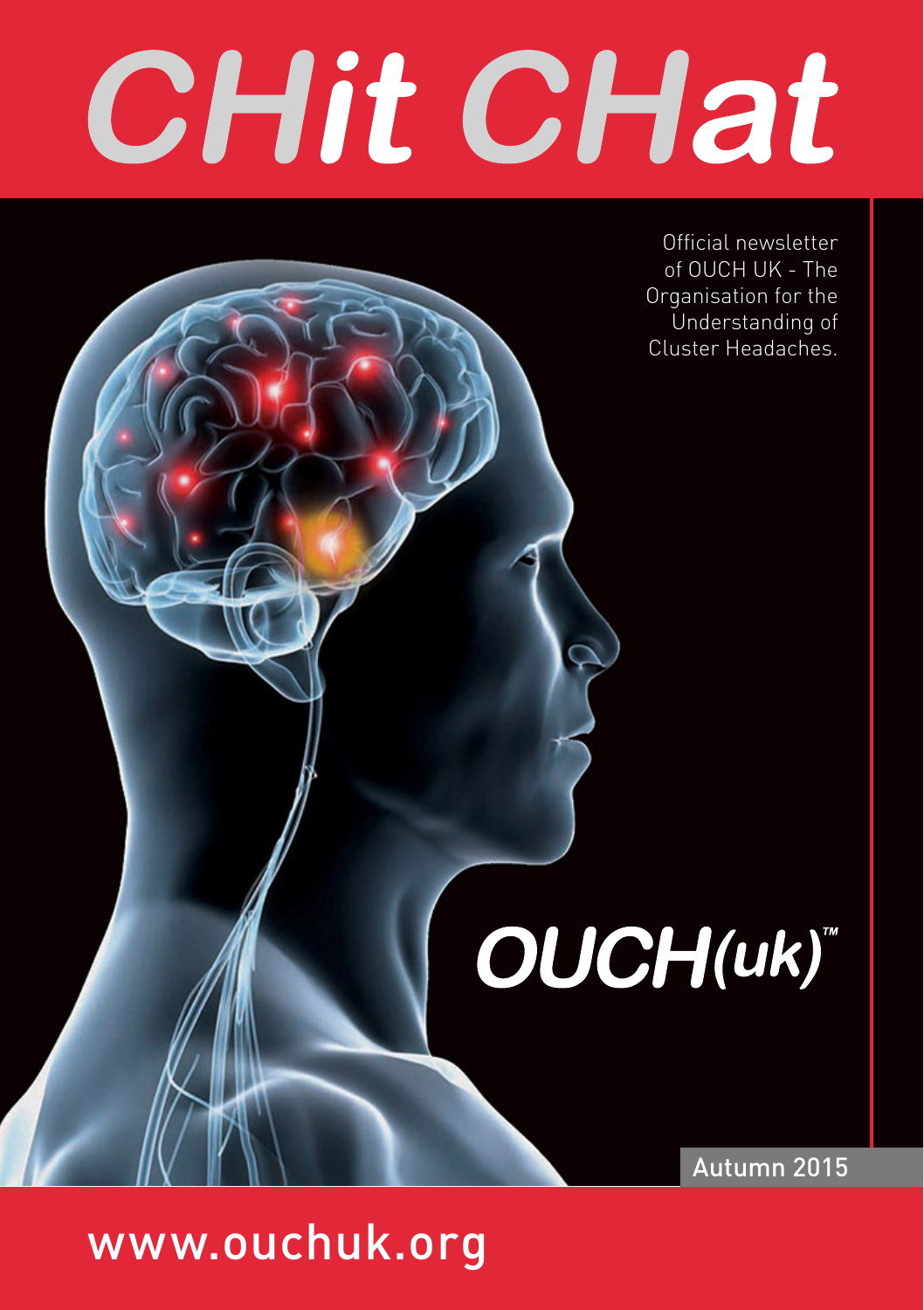## MIKE POLLOCK – Obituary



On Saturday June 20<sup>th</sup>, our much loved and respected Chairman, Mike Pollock passed peacefully away surrounded by his family at his home. He had been suffering from cancer for some months, but typically he kept his health problems to himself and put everyone else first. He fought this final battle with great courage, dignity and humour. Every CH sufferer in the UK has benefited in one way or another from Mike's unceasing hard work tracking down treatments, approaching government departments, working with the NHS to raise the profile of CH and to gain OUCH a reputation as an expert patient group.

Mike Pollock

A sufferer since childhood, Mike joined OUCH in 2002 and became a Trustee in 2003. He served as treasurer for a couple

of years and in 2011 he was unanimously elected chairman. During the 12 years he was a member, Mike also volunteered on the helpline and hundreds of sufferers have had his valuable advice, guidance and support, sometimes to the point of him driving round to see them and take oxygen for them to try. He also attended employment tribunals and benefits hearings, assisting sufferers in the battle for fair treatment from employers and applying for benefits for this literally disabling condition. Right up until a few days before he passed away he was still involving himself in OUCH business. We will probably never know the full extent of the tireless work that Mike did for and on behalf of sufferers, not just in the UK, but all over the world.

Mike was a gentleman – a gentle man – totally selfless, generous, warm-hearted and loving. Through Mike's efforts and hard work, awareness of cluster headache has progressed to the level that OUCH is recognised as an expert patient group by the NHS – they contacted Mike to ask for our details to put on the NHS Direct website. Mike pioneered the occipital nerve stimulator implant procedure as the first recipient in the UK. Hundreds of us have had this procedure and it has changed our lives for the better. Mike discovered by trial and error that a triptan tablet taken at night could give a sufferer a night's painfree sleep, much needed when you are in a severe bout or if you are a chronic sufferer, as Mike was. He discovered the half life properties of another tablet which enables sufferers to get through 24 hours without an attack. Again giving a respite to severe sufferers and ensuring that sufferers don't miss a family celebration, can give presentations, attend interviews, in fact any situation where you really do not need an CH attack. After a trip to the United States where he tried ultra high flow oxygen, he was instrumental in setting up the diary study which OUCH is conducting and which has brought relief to many severe sufferers.

Just eighteen months ago Mike authored a report on treatment costs to the NHS for CH sufferers and he found that if oxygen was properly and appropriately prescribed, there would be a saving of millions of pounds a year to the NHS. Mike followed up anything and everything that might help CH sufferers, because as a chronic sufferer he well understood what living with CH was like.

In the four years of his chairmanship he has forged links with consultants, headache clinics, headache nurses, support groups, pharmaceutical companies, the Department of Health and the NHS. He has spoken at parliamentary receptions for the All Party Parliamentary Group on Headache Disorders and taken up every interview opportunity in all media.

Mike's funeral took place at Golders Green Crematorium on 24th June. His brother Philip gave the family eulogy, filled with humour and warmth and Professor Goadsby gave a very moving eulogy on behalf of OUCH, honouring Mike for all he had done to promote awareness of CH, its treatment and diagnosis. There were no flowers at Mike's specific request, but instead donations to OUCH (UK).

OUCH owes so very much to this truly unique and wonderful man – the foregoing only scratches the surface of Mike's achievements in raising awareness of CH, actively supporting sufferers, and constantly trying to find treatments that will help; and, as ever, working towards that wonderful day when there is a cure.

Our heartfelt sympathies are extended to Mike's lovely wife Jane, his son Luke and partner Diana, as well as his wider family.

Messages of condolence may be sent by e-mail to:  $value$   $value$ ,  $or$   $div$   $post$  to: OUCH (UK), P O Box 62, Tenby, Pembrokeshire. SA70 9AG

## APPOINTMENT OF NEW TRUSTEES

Following the sad death of our chairman Mike Pollock, at an extraordinary general meeting on 24th June, Professor Peter Goadsby – our patron- already a member of the board, was nominated as chairman and was unanimously elected. Mike's tenure as chairman will be a hard act to follow and the Board felt that Professor Goadsby was equal to the task. Colin Allen was unanimously elected vice-chairman, and Peter Wynne Davies becomes company secretary, also unanimously elected. Fraser Bailey, husband of member and sufferer Chloe Bailey, was again unanimously elected a trustee. Also at an earlier Board meeting, Elizabeth Kelly, one of our helpline volunteers and an OUCH officer was appointed a trustee with responsibility as Helpline Manager. Welcome all of you to your new roles in OUCH.







Trustee



Peter Goadsby Chairman

Colin Allen Vice-Chairman

Fraser Bailey Peter Wynne Davies Company Secretary

Elizabeth Kelly .<br>Trustee & Helpline Man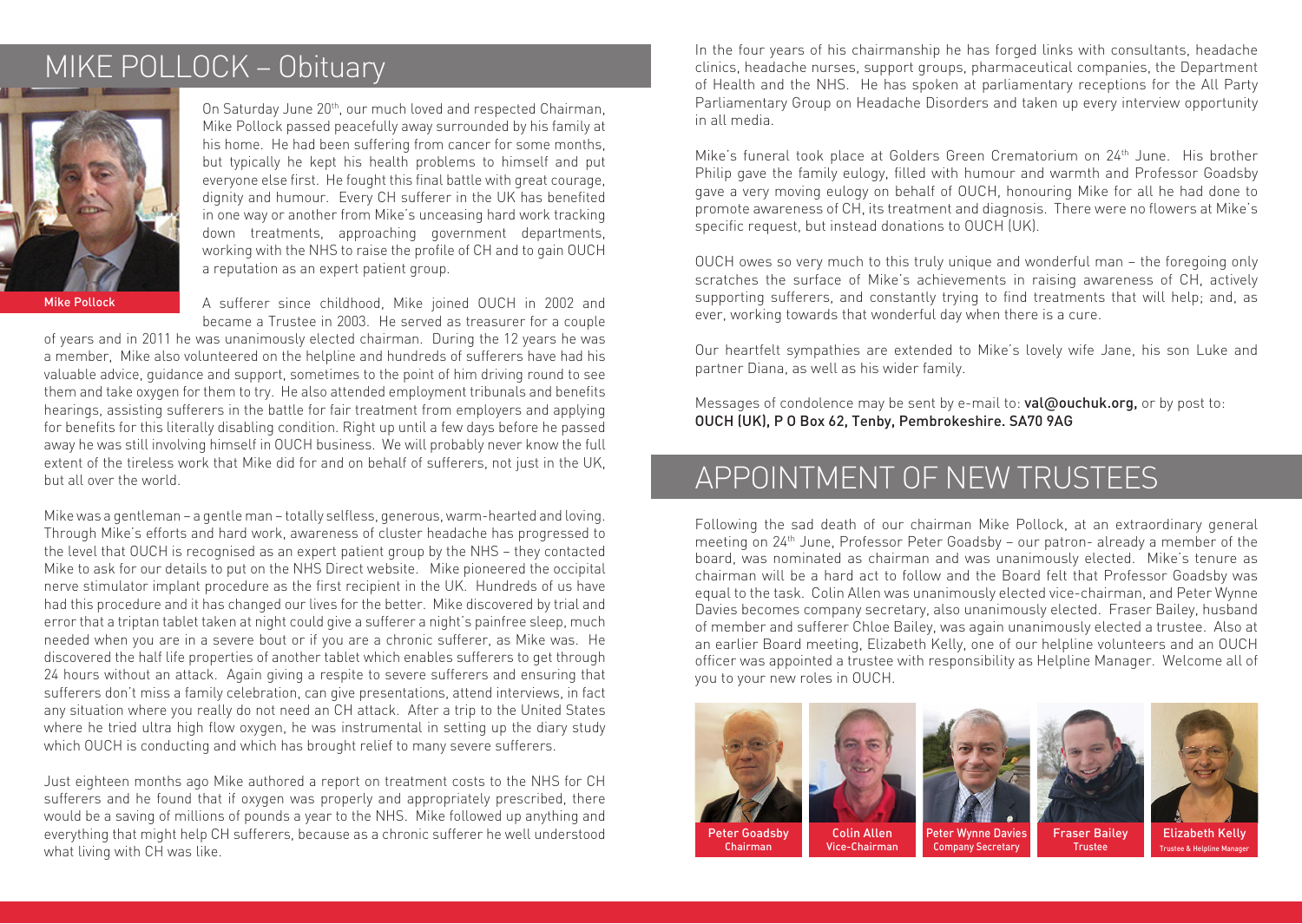#### STUDY INTO CGRPs

#### Study into CGRPs in the Treatment of Episodic Cluster Headache

Professor Goadsby is conducting a trial of calcitonin gene related peptides [CGRPs] in the treatment of episodic cluster headache and the team at Kings College are looking for volunteers. You will need to be just starting your cycle or at least expect to start before the end of September, be an episodic sufferer on no preventive or at least not started your usual preventive. Please contact info@ouchuk.org with your name, contact details and date of birth. These will then be forwarded to the team at Kings who will call you direct to assess your suitability for the trial. This is a fantastic opportunity for sufferers to be at the forefront of medical research, which may go on to benefit hundreds of other sufferers.

#### SUN GENERIC SUMATRIPTAN INJECTIONS



Sadly, the Sun sumatriptan injections are no longer being manufactured, following a close-down of their production premises. There are still some available stocks in the UK, but eventually these will cease. Our advice to sufferers is that if they have been using the Sun injections, that you ask your GP to put on your prescription either, 'Imigran subcutaneous sumatriptan,' or 'subcutaneous sumatriptan'. This will assist the pharmacist so that you can be switched to Imigran injections. If anyone is still having difficulties sourcing the injections or indeed any form of sumatriptan please call the helpline; 01646 651979, leave your name and number and a short message and one of our volunteers will get back to you.

#### FUNDRAISERS

Way back in November of 2014, OUCH was nominated by Nathalie Staakman, whose partner is a sufferer, to benefit from a dress down day at her workplace, Zolfo Cooper in Manchester. Huge thanks to all her colleagues and to Nathalie for raising £113 for us.

OUCH members seem to have a penchant for jumping out of aeroplanes, sufferers Kevin Sutherland and Colin Simpson both did tandem skydives for us in May and Colin has raised over £1,000 in sponsorship and monies still coming in, and the same from Kevin. We are in awe of your bravery!

Trustee Dorothy Chapman's sons David, Colin and Tony, plus Tony's wife Sara, with two band mates who make up Four Worried Men did a gig for us and raised £600. Hooray for the Chapmans, and the FWM, lets hope we don't worry them too much!

#### FUNDRAISERS

Another concert, this time in memory of sufferer Crispian Baker and Crispian's family asked for donations in lieu of flowers at his funeral and raised over £1,000 in all. Thank you for remembering us at such a sad time.

NORMADS – The North Harrow Methodist amateur dramatic society amateur sent us £100 from the proceeds of their production of – 'Robin Hood'. Seems the Sheriff of Nottingham has been very good for a change! Thank you to the NORMADS.

CJ Conrad had his head shaved and raised over £700 – some friends must have been desperate for him to get rid of all that hair!



NORMADS Robin Hood'

Chloe Bailey, OUCH officer, has been successful in getting 'Fixers' to work with her to raise awareness of the CH – she has already participated in a film being made of her having a CH attack and of how it affects her life. Bravery above and beyond Chloe, thank you!

Gary Ebdy did the Great Scottish Swim at Loch Lomond on August 29th, he did the two mile swim in 63 minutes and has raised over £1,000 and counting! Sponsor him here: uk.virginmoneygiving.com/fundraiser-web/fundraiser/showFundraiserProfilePage. action?userUrl=GaryEbdy.

## UP AND COMING FUNDRAISING EVENTS

The 46th Isle of Mull Car Rally has nominated OUCH as a beneficiary of charity funds raised from their rally on  $9<sup>th</sup> -11<sup>th</sup>$  October – no doubt Sandra and Andy McDowell who are resident on the Isle of Mull [NB NOT the Mull of Kintyre!] will be cheering the participants on – and if motorsport is your thing and you need a holiday – well, the Isle of Mull sounds like the place for you! You can donate on the OUCH website, click on the link on the front page.

And a prize competition for OUCH members – see the website and have a go at winning a remote control rally car!

On October 25th supporter Tracy Wakefield is doing the Great South Run for OUCH, and you can sponsor her at: http://uk.virginmoneygiving.com/fundraiser-web/fundraiser/ showFundraiserPage.action?userUrl=TracyWakefield&faId=550216&isTeam=false

What a wonderful mixture of events, something for everyone. Our very grateful thanks to all of you for every penny raised.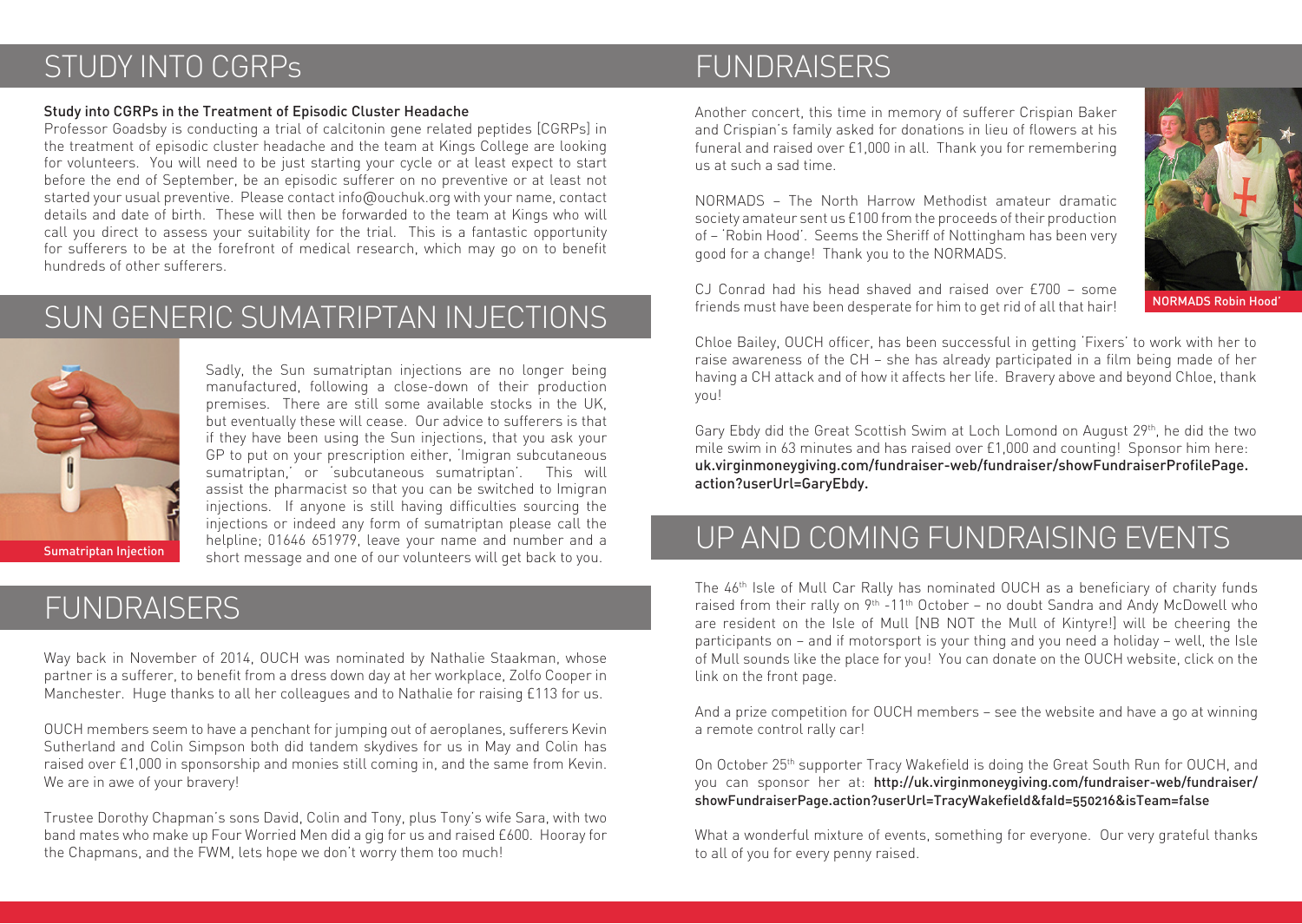#### OUCH CONFERENCE **AT ST THOMAS' HOSPITAL, LONDON THE RE** SUNDAY OCTOBER 19th 2014

This was something of a record-breaker of a meeting – the largest ever gathering of cluster headache sufferers in the world! Over 200 of us gathered in the historic surroundings of the Governor's Hall of St Thomas' Hospital, London, right beside Westminster Bridge and opposite the Houses of Parliament.

The day opened with the usual coffee and meet and greet session where newcomers can meet other sufferers and talk and ask questions and not have to explain! There was the OUCH pop up shop, selling t-shirts, wrist bands, pens etc, all proceeds to OUCH. There were also information tables, a chance to talk to helpliners and try out the Gammacore device at the Electrocore stand.

Val Hobbs welcomed everyone on behalf of the Trustees and gave a brief overview of OUCH fundraising activities in the preceeding year, including the Ice Bucket Challenge!

The first speaker was Trustee Peter May, who gave an overview of the diary study he is conducting into ultra high flow oxygen therapy, delivered via a demand valve. He outlined how the UHF oxygen works and showed the results from the first tranche of volunteers. (NB The diary study has now been suspended for the time being.)

Dr Anish Bahra, a great supporter of OUCH and who has done much to help sufferers in the last few years, spoke to us on the diagnosis and pathphysiological aspects of CH. She was kind enough to compliment OUCH on the work that they do with sufferers on the helpline and on the website. Her presentation was clear and concise and in terms that the layman could understand.

Our next speaker should have been Professor Lance McCracken, Professor of Behavioural Medicine at King's College Hospital, but unfortunately he had been taken ill the day before the meeting and was at the time an inpatient at St Thomas'. We wish him well. Dr Richard Doherty, a clinical psychologist who is part of the Headache and Facial Pain service team at St Thomas', stepped into the breach at short notice and spoke to us of the behavioural aspects involved in pain conditions and the use of cognitive behavioural therapy in assisting sufferers to cope with their condition.

After lunch and drop-in sessions, Dr Giorgio Lambru, clinical lead of the Headache and Facial Pain service team, presented the medical management of CH and the approach used at St Thomas regarding treating not just the symptoms of CH, but the patient as a whole. His presentation began with a hard-hitting video clip of sufferers experiencing attacks, very often sufferers are reticent to talk about their attacks as their reaction to the pain can be very extreme; we are too well mannered, we don't like to upset people.

Dr Adnan Al Kaisy, co-clinical lead of the HFPS team followed on with the various injections procedures available to treat refractory CH and peripheral neurostimulation techniques

being pioneered at St Thomas', including sphenopalatine ganglion stimulation – as Dr Al Kaisy put it, 'real 21st century stuff'. Both presentations were lively and informative and gave us all great hope for the future.

After a coffee break and drop-in session, our patron Professor Peter Goadsby gave his presentation on ongoing trials and future management strategies for CH. The Professor asked us all to 'Stand up for Cluster Headache' and got us all to stand and wave our hands in the air. He tweeted his picture at the end of his presentation, with the hope it would go viral! Based now at Kings College the Professor is undertaking a trial of a drug known as calcitonin gene related peptides [CGRPs] as a preventive, firstly in episodic cluster headache [see elsewhere in this issue for details of the trial]. The Professor's presentation was informative and humourous as always and his positivity regarding the future was infectious.

The Professor also played back a special video message from a world famous figure who is a sufferer. Nobel Laureate, F W de Klerk, who was awarded the peace prize jointly with Nelson Mandela for freeing South Africa. Mr de Klerk has been a lifelong CH sufferer and just the fact that it was such a successful figure giving us that message, means that if you suffer CH you can achieve great things in life in spite of suffering this disease.

Following a question and answer session the meeting, the speakers were thanked for giving up their free time to come and speak to us and the meeting was then closed.

#### OUCH CONFERENCE **AT LIVERPOOL MEDICAL INSTITUTION**  SUNDAY 7th JUNE 2015

After a three year break OUCH returned to the north-west for a regional get together, this time at the magnificent Liverpool Medical Institution, in Mount Pleasant, Liverpool. The Institution is a magnificent Georgian style portico'd building, immediately opposite Metropolitan Cathedral of Christ [known to all Scousers as Paddy's Wigwam]. 80 sufferers and supporters attended and in beautiful June weather met for coffee and chat before settling down to listen to the presentations.

The speakers were Dr Anita Krishnan, consultant neurologist at the Walton Neurological Centre; Dr Anish Bahra, Headache Group, National Hospital for Neurology and Neurosurgery and Whipps Cross Hospital; Dr Nick Silver, Clinical lead, Headache Clinic, Walton Neurological Hospital and our patron, Professor Peter Goadsby. Their topics covered diagnosis and treatment, upcoming trials, coping strategies and how to get the most from your treatment.

There was also a presentation from CH supporter Fraser Bailey, who supports his wife Chloe who suffers with CH. He outlined what it is to be a supporter and presented constructive information on how best to help if you are supporter.

Yet again a lively and well attended meeting and we look forward to returning to the northwest in two years time.